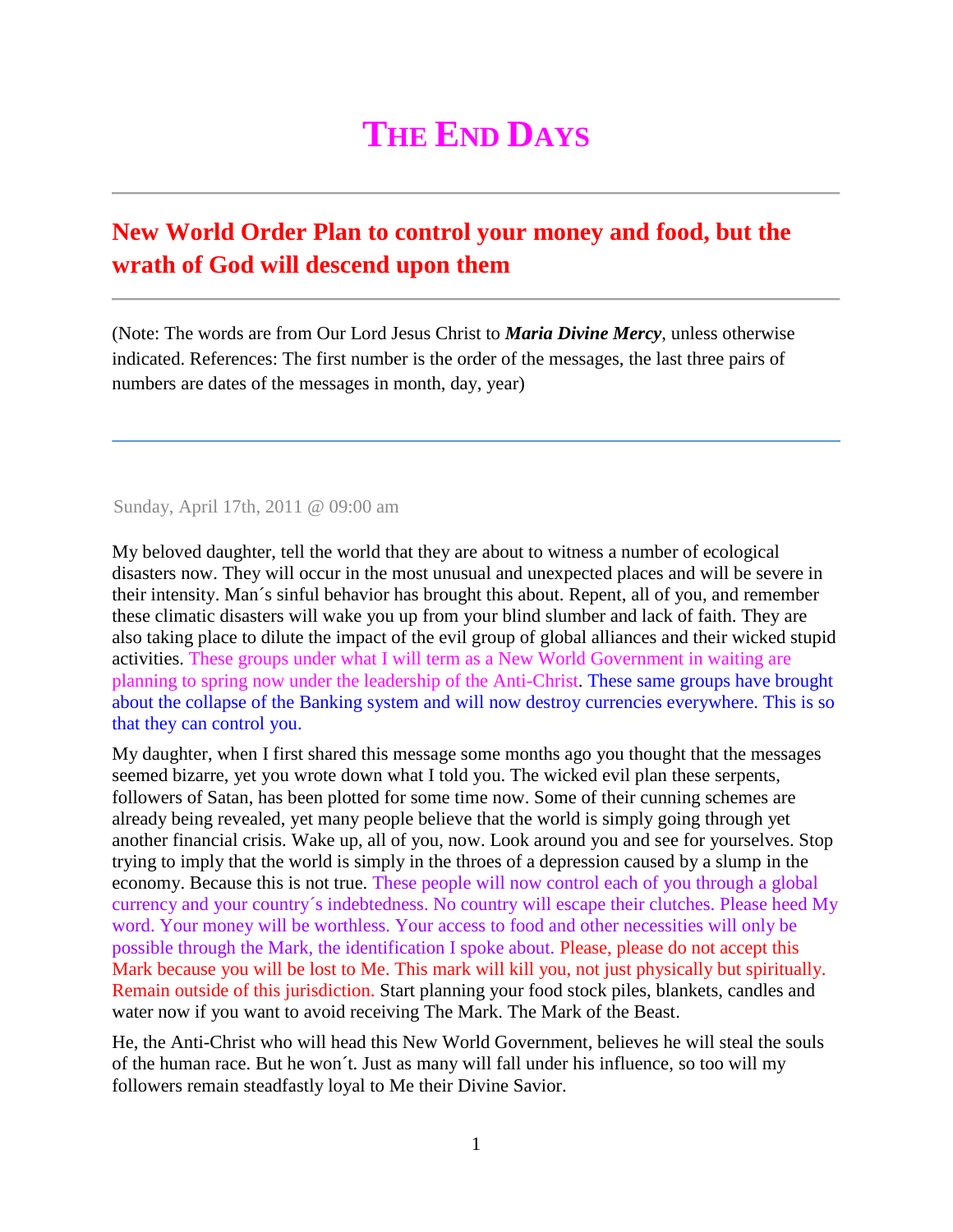For all of you who will pour scorn on these prophecies, listen now. Fall under the influence of this global power and you will be lost. You will need strong faith to survive. Prayers you request will be answered. I will protect you during this fearsome period on earth. Prepare now for group gatherings where you will be able to pray in peace and secrecy. They, the New World Order, will also be in prayer in their own vile churches. These churches exist everywhere although they have been set up in secret. They hold sacrifices and pay homage to their idol Satan. These cults are rampant now and all share the one ludicrous goal, to control mankind. They will do this by attempting to control your money, food supplies, and energy. Fight them in the best way you can through prayer and the spread of conversion. Pray too for these deluded people who have been made promises of great wealth, technology, longer life, and miracles. How wrong they are. They have been truly deceived. When they find out the truth, they will have been plunged into the depths of Hell and it will be too late.

Pray, pray all of you My [Divine Mercy](http://www.thewarningsecondcoming.com/divine-mercy-chaplet/) and the [Most Holy Rosary](http://www.thewarningsecondcoming.com/how-to-pray-the-rosary/) every day as often as you can to alleviate the impact of this devious and demonic plan. Pray too for those souls who will be lost in the imminent global ecological disasters brought about by the Hand of God, the Father. They need your prayers. Please heed my plea for prayers for they will be answered.

Your beloved Savior Jesus Christ

(Message # 67 04-17-2011)

## **Message # 68 04-17-2011 [Wrath of God to descend on New World Order](http://www.thewarningsecondcoming.com/wrath-of-god-to-descend-on-new-world-order/)**

Sunday, April 17th, 2011 @ 07:00 pm

My dearly beloved daughter, it is with great sadness that I must tell you that pending ecological catastrophes will result in a huge loss of life in Asia, Europe, Russia and the United States of America. The wrath of God, My Eternal Father will fall swiftly on this Global Alliance who are plotting underground organizations to inflict death on the rest of the world for their own gain. They are responsible for creating wealth farms and new technologies which would dazzle you were they not so sinister in their aims. These people from every first world country are rich, powerful, talented, and control banks, military, world humanitarian organizations, police forces, governments, energy suppliers, and the media. None of you can escape their clutches unless I tell you how.

Prayer, especially the recital of the [Divine Mercy,](http://www.thewarningsecondcoming.com/divine-mercy-chaplet/) will spread conversion and by saying [the Holy](http://www.thewarningsecondcoming.com/how-to-pray-the-rosary/)  [Rosary](http://www.thewarningsecondcoming.com/how-to-pray-the-rosary/) this will dilute the work of these evil parasites whose idol is Satan. The interesting thing is this. Many of these fanatics caught up in this deceitful web believe they are being simply ambitious with a natural desire for wealth and do not hold any religious beliefs. **What they don't know is that they are being deceived by Satan and are influenced by him daily. In their thoughts, aspirations, words, and deeds. How blind they are.**

Everywhere they are clustered, so too will the wrath of God descend with frightening force. This is already underway. They will be stopped, but it will take a little time. It will not stop them entirely, but it will dilute the horrific impact their deeds would otherwise have. The Blessed Trinity is now active in communicating to chosen souls all over the world. Believers will have noticed this already. Those who don't believe in God, the Father, think that these people are